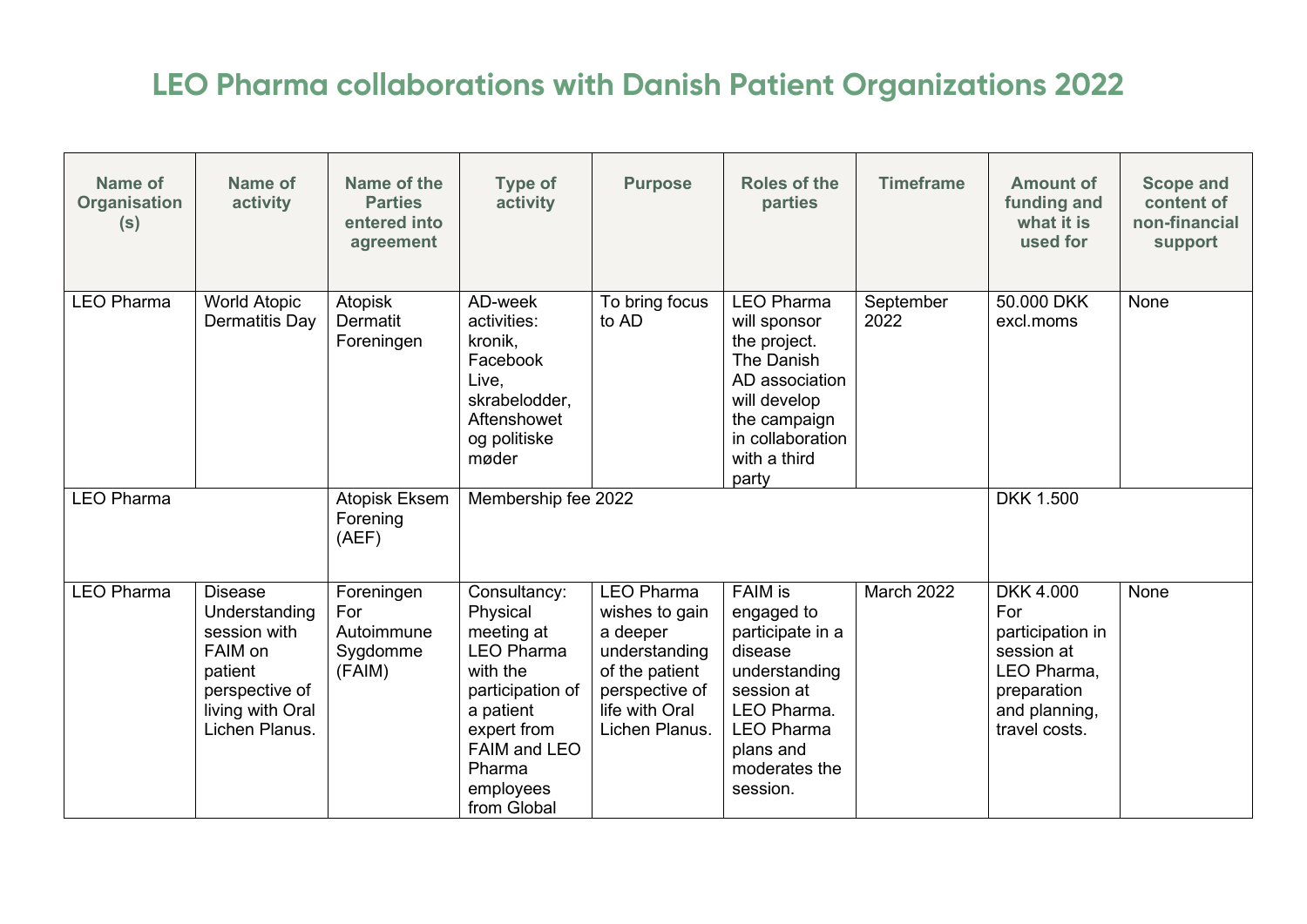|                   |                                                                                |                                                                                                                                                                                       | Research and<br>Development                                                                                                                                                                                                                                                                                                                                                                                                                           |                                                                                                                                                                        |                                                                                                                                                                                                                                                               |         |                                                                                                                                                                                                                                                                                                                                                                                   |      |
|-------------------|--------------------------------------------------------------------------------|---------------------------------------------------------------------------------------------------------------------------------------------------------------------------------------|-------------------------------------------------------------------------------------------------------------------------------------------------------------------------------------------------------------------------------------------------------------------------------------------------------------------------------------------------------------------------------------------------------------------------------------------------------|------------------------------------------------------------------------------------------------------------------------------------------------------------------------|---------------------------------------------------------------------------------------------------------------------------------------------------------------------------------------------------------------------------------------------------------------|---------|-----------------------------------------------------------------------------------------------------------------------------------------------------------------------------------------------------------------------------------------------------------------------------------------------------------------------------------------------------------------------------------|------|
| <b>LEO Pharma</b> | National<br>conference on<br>Dermatology<br>at<br>Christiansborg<br>(Hudsagen) | Psoriasisforeni<br>ngen on behalf<br>of Hudsagen -<br>(joint alliance<br>between<br>Atopisk Eksem<br>Forening,<br>Patientforening<br>en HS<br>Danmark and<br>psoriasis<br>foreningen. | Financial<br>support to a<br>national<br>conference at<br>Christiansborg<br>to increase<br>focus on the<br>under-<br>prioritized<br>dermatology<br>area, joint<br>conference<br>with multiple<br>stakeholders<br>discussing<br>challenges and<br>sharing best<br>practice.<br>The<br>conference is<br>organized by<br>the joint<br>partnership<br>across skin<br>diseases<br>(Hudsagen)<br>consisting of<br>Psoriasisforeni<br>ngen, Atopisk<br>Eksem | <b>National focus</b><br>on Skin<br>diseases as<br>chronic<br>$diseases -$<br>with the aim to<br>elevate the<br>political<br>awareness<br>and focus on<br>dermatology. | <b>LEO Pharma</b><br>will together<br>with other<br>companies<br>financially<br>support the<br>project.<br>Hudsagen<br>(Psoriasisforen<br>ingen, Atopisk<br>Eksem<br>Forening and<br>Patientforening<br>en HS<br>Danmark) is<br>organizing the<br>conference. | Q2 2021 | DKK 8.000 as<br>financial<br>support to the<br>project, needs<br>arising from<br>the<br>postponement<br>from<br>December<br>2021 due to<br>COVID-19.<br>As Hudsagen<br>is a joint<br>alliance this<br>will be an<br>equal split<br>between the<br>three<br>associations<br>on DKK 2.667<br>+ DKK 16.667<br>previously<br>provided in<br>December, in<br>total DKK<br>19.333 each. | None |